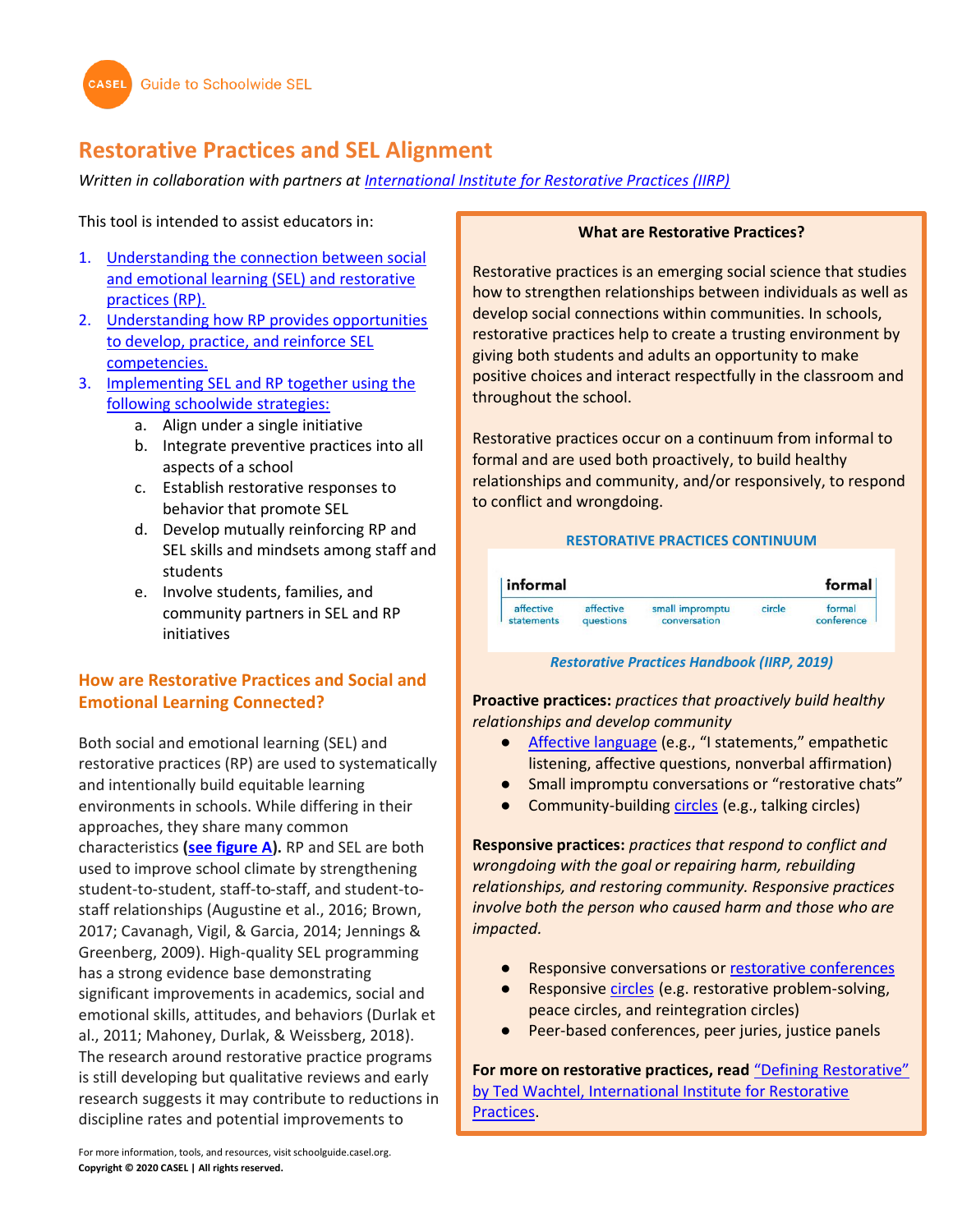

**CASEL** Guide to Schoolwide SEL

school climate (Fronius et al., 2019). RP and SEL can be implemented together to support aligned goals and enhance outcomes, such as improved school or classroom climate, improved attendance and engagement, reductions in exclusionary discipline practices such as suspensions, and reduced disproportionality in discipline. Given the alignment of RP to key objectives of SEL in secondary settings **(see [figure B\)](#page-1-2)**, the prospect of positive outcomes in high schools is particularly notable.

#### <span id="page-1-1"></span>**Figure A:**

*Common Characteristics of SEL and RP*

Prepares students for long-term success in life and to become responsible, caring members of a multicultural society

Promotes youth voice and strives to achieve equitable outcomes for all students

Builds respectful and welcoming environments and healthy relationships for both students and adults.

#### **What is schoolwide SEL?**

A systemic, schoolwide approach to SEL intentionally cultivates a caring, participatory, and equitable learning environment and evidence-based practices that actively involve all students in their social, emotional, and academic growth.

#### **What is RP?**

An emerging social science that studies how to strengthen relationships between individuals and social connections within communities. In schools, RP helps to create a trusting environment by giving both students and adults an opportunity to make decisions and interact respectfully in the classroom and throughout the school.

> Involves the acquisition<br>
> and analization of the community and application of mindsets, attitudes, knowledge, and skills on the part of young people and adults

Uses a whole school systematic approach of informal and formal classroom and schoolwide structures and practices

Requires a coordinated strategy to integrate across all school contexts and meet the needs of the entire school

#### <span id="page-1-2"></span>**Figure B:**

#### *Alignment of Typical Objectives for SEL and RP in Secondary Settings*

<span id="page-1-0"></span>

|            | <b>Support SEL</b><br><b>Competencies for</b><br><b>Adults &amp; Students</b>                                                                                                                 | <b>Improve School &amp;</b><br><b>Classroom Climates &amp;</b><br><b>Strengthen Relationships</b>                                                                                           | <b>Affirm Culture &amp;</b><br><b>Identity; Promote</b><br>Equity                                                                                                                              | <b>Elevate Youth Voice</b><br>& Engagement                                                                                                                                      | <b>Prepare Students for</b><br><b>Transitions to College,</b><br><b>Career, &amp; Civic Life</b>                                                                                                  |
|------------|-----------------------------------------------------------------------------------------------------------------------------------------------------------------------------------------------|---------------------------------------------------------------------------------------------------------------------------------------------------------------------------------------------|------------------------------------------------------------------------------------------------------------------------------------------------------------------------------------------------|---------------------------------------------------------------------------------------------------------------------------------------------------------------------------------|---------------------------------------------------------------------------------------------------------------------------------------------------------------------------------------------------|
| <b>SEL</b> | Frequent and consistent<br>opportunities for students<br>and adults to cultivate,<br>practice, reflect on, and<br>reinforce SEL competencies.                                                 | Schoolwide and classroom<br>learning environments that<br>promote SEL are student-<br>centered, respectful,<br>supportive, and focused on<br>building relationships and<br>community.       | SEL helps to make both<br>students and adults feel<br>respected, valued, and<br>affirmed in their individual<br>interests, talents, social<br>identities, cultural values,<br>and backgrounds. | When staff honor and<br>elevate a broad range of<br>student perspectives and<br>experiences, students<br>become engaged as<br>leaders, problem-solvers,<br>and decision-makers. | SEL provides students with a<br>solid foundation of skills for<br>achieving success in<br>postsecondary environments<br>and in the workplace.                                                     |
| <b>RP</b>  | While some practices<br>emphasize different skills, the<br>five SEL competencies can be<br>taught and reinforced by<br>implementing the full range<br>of both proactive and<br>responsive RP. | By working together toward<br>shared goals and addressing<br>challenging situations, RP helps<br>to facilitate successful<br>interpersonal interactions and<br>create a sense of community. | By focusing on creating<br>spaces where students and<br>adults feel respected,<br>valued, and safe, RP helps<br>to create equitable<br>learning environments.                                  | RP provides students<br>with structures to<br>support the skills that<br>promote student agency,<br>thereby giving students<br>voice and choice in how<br>they learn.           | RP provides students with<br>transferable and essential<br>skills, such as teamwork,<br>communication, and<br>decision-making, that will<br>help them to thrive in<br>postsecondary environments. |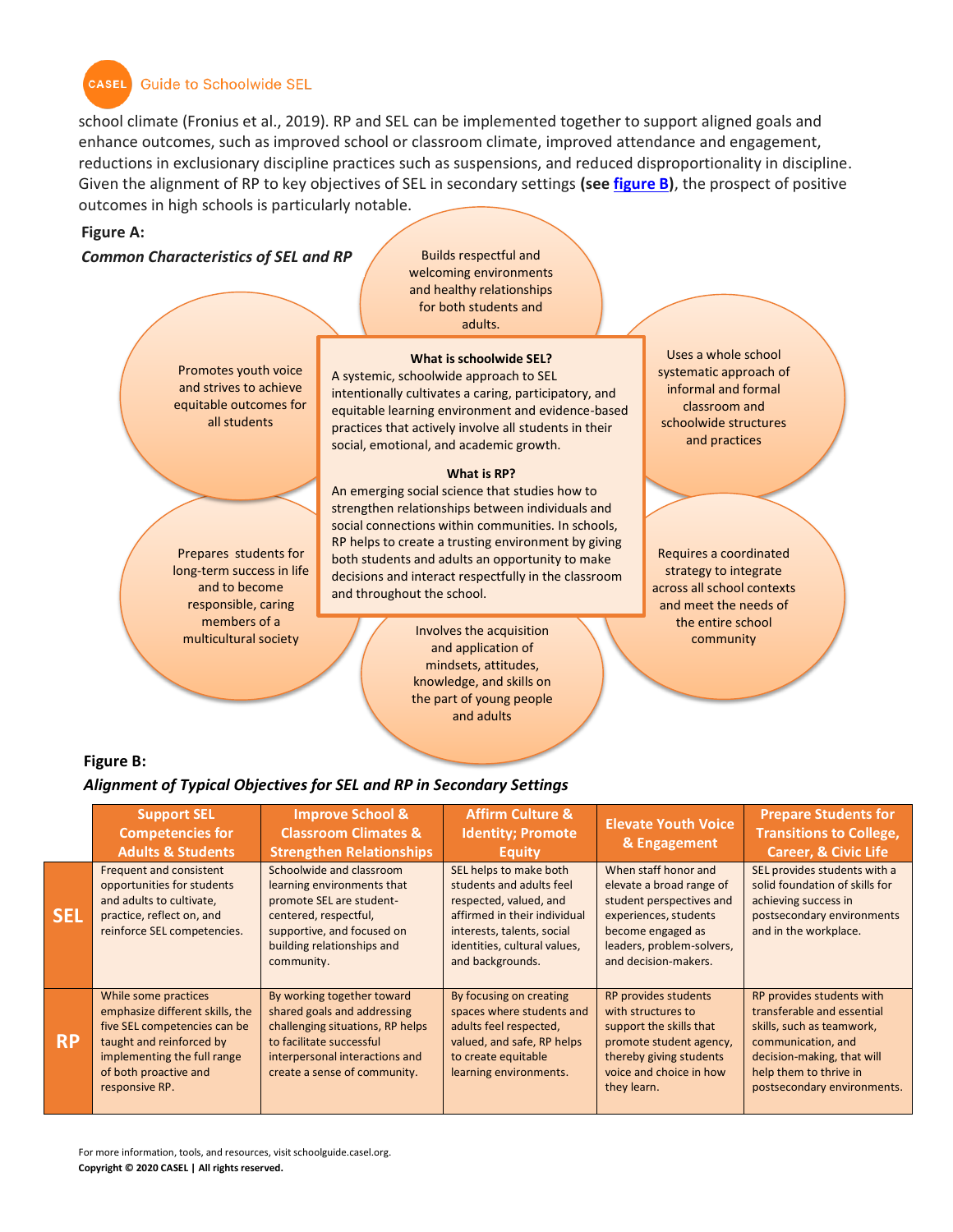**CASEL** Guide to Schoolwide SEL

## **How do Restorative Practices Mutually Support and Reinforce SEL Competencies?**

SEL is critical for both students and adults when working toward building community, resolving conflict, and repairing harm—all essential elements of restorative practice. With relationships and community at the heart of all RP, RP presents multiple opportunities to *develop*, *practice*, and *reinforce* the five social and emotional competencies **(se[e figure C\)](#page-2-0).**

**Skill development.** When students are given opportunities to listen and talk through RP**,** they learn empathy, consider perspectives other than their own, practice impulse control, and reflect on how their actions affect the people around them. By using RP to build community**,** students learn to interact positively and understand each other's perspective as they work together toward shared goals and address challenging situations.

**Practice and reinforcement.** By consistently and continuously using RP, both adults and students will have an opportunity to practice skills and build proficiency in SEL. Embedding restorative practice structures into realworld situations presents even greater opportunities for students and adults to practice and model skills for others. Those who have strong SEL skills—like managing emotions, showing empathy, and recognizing the perspective of others—will have more confidence and willingness to engage in RP, therefore increasing the likelihood of positive experiences and results.

#### <span id="page-2-0"></span>**Figure C:**

*Alignment of Restorative Practices and the CASEL SEL Competencies for Adults and Students*

#### **SELF-AWARENESS**

The abilities to understand one's own emotions, thoughts, and values and how they influence behavior across contexts.

#### **SOCIAL AWARENESS**

The abilities to understand the perspectives of and empathize with others, including those from diverse backgrounds, cultures, and contexts.

**Implementation of restorative practices in schools will help to build CASEL's five SEL competencies, including…**

# **RELATIONSHIP SKILLS**

The abilities to establish and maintain healthy and supportive relationships to effectively navigate settings with diverse individuals and groups.

# **SELF-MANAGEMENT**

The abilities to manage one's emotions, thoughts, and behaviors effectively in different situations and to achieve goals and aspirations.

#### **RESPONSIBLE DECISION-MAKING**

The abilities to make caring and constructive choices about personal behavior and social interactions across diverse situations.

How restorative practices support the development of all five SEL competencies can best be illustrated by examining the following three major RP techniques: [affective language,](#page-3-0) [circles,](#page-4-0) and [responses to harm through](#page-6-0)  [conversations and conferences.](#page-6-0) For greatest impact on students' SEL development, these techniques are most effective when aligned with schools' evidence-based SEL programs and practices, implemented together, and used frequently and consistently by all members of the school community.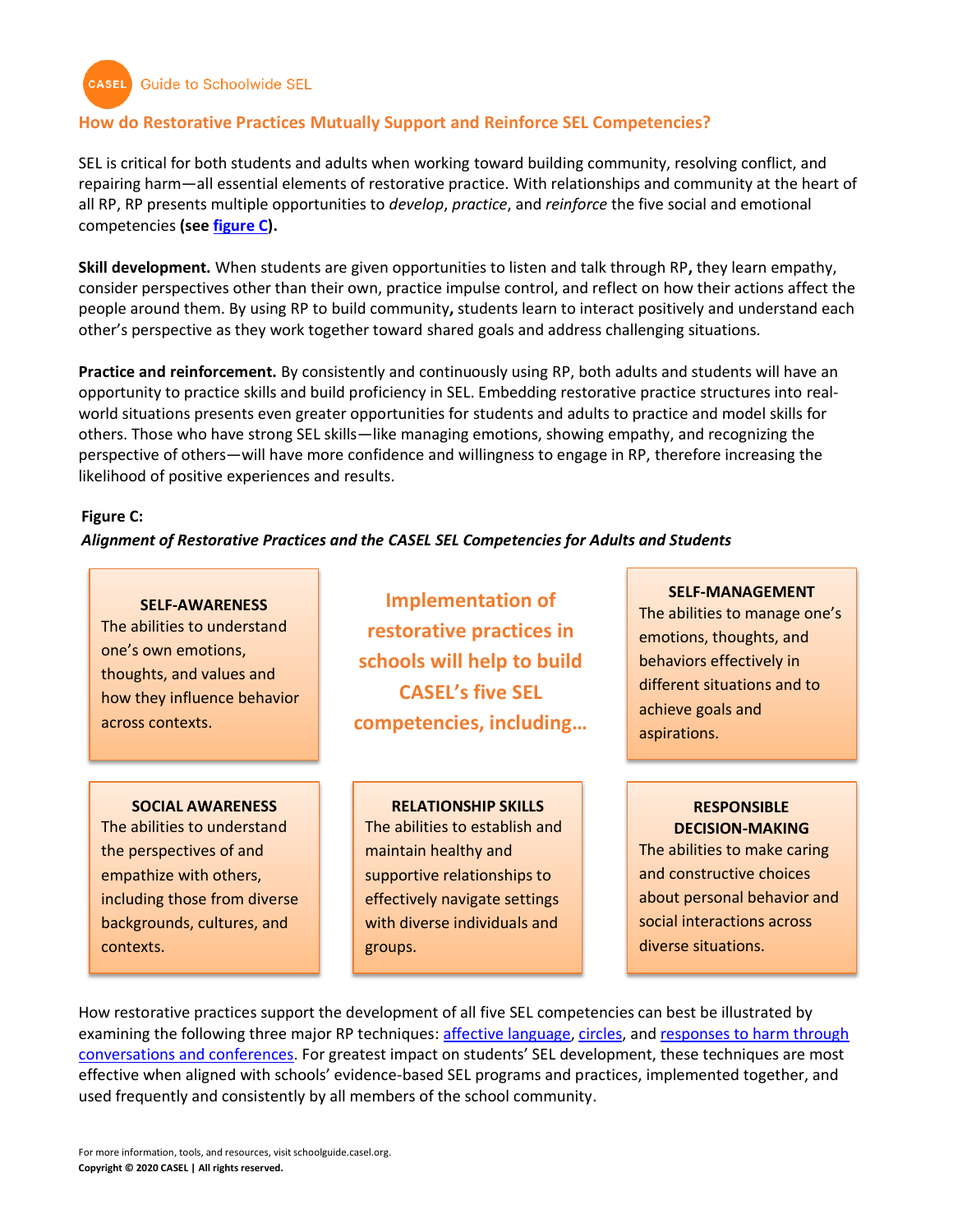

<span id="page-3-0"></span>Affective language consists of verbal and nonverbal communication that encourages individuals to be open and honest, nonjudgmental, empathetic, and present when communicating with others, whether in informal conversations, formal conferences, or in circles. Three key elements of affective language include:

**1. "I" statements**  "I feel when **when because** 

**"I" statements** are a structured way to recognize and communicate feelings, thus promoting *self-awareness.* Listening to someone else's "I" statement helps us build *social awareness* by understanding how our actions affect another individual or the broader community. For example, "*When you talk over others during our circle, I feel frustrated because it goes against our class agreement about listening with respect, and I could see that others stopped sharing after they were interrupted.*" This statement names a feeling, describes the incident in an objective way, and helps us recognize the impact on others.

**2. Empathetic listening "What was that like?" "Do I understand correctly that \_\_\_\_\_\_\_\_\_?"**

**Empathetic listening** encourages us to listen to understand someone else's perspective, thus building our *social awareness.* In order to listen empathetically, we practice *self-management* skills through the discipline of maintaining focus and refraining from speaking until the other person is finished. The listener can then respond with a question like "*What was that like for you?*" to better understand another perspective or demonstrate empathy through a mirroring statement like "*What I hear you saying is…"* 

# **3. Affective questions "Who do you think was affected by what happened?" "How do you think they were affected?"**

**Affective questions** help build *self-awareness* by placing responsibility on us to understand the impact of our behavior as well as *responsible decision-making* as we consider how to make amends. For minor misbehavior, strategic use of these questions asks us to consider how others have been affected by our behavior. For example, asking, *"Who do you think has been affected by this?*" followed by "*How do you think they've been affected*?" gives a person the chance to consider their own actions and change their behavior in the future.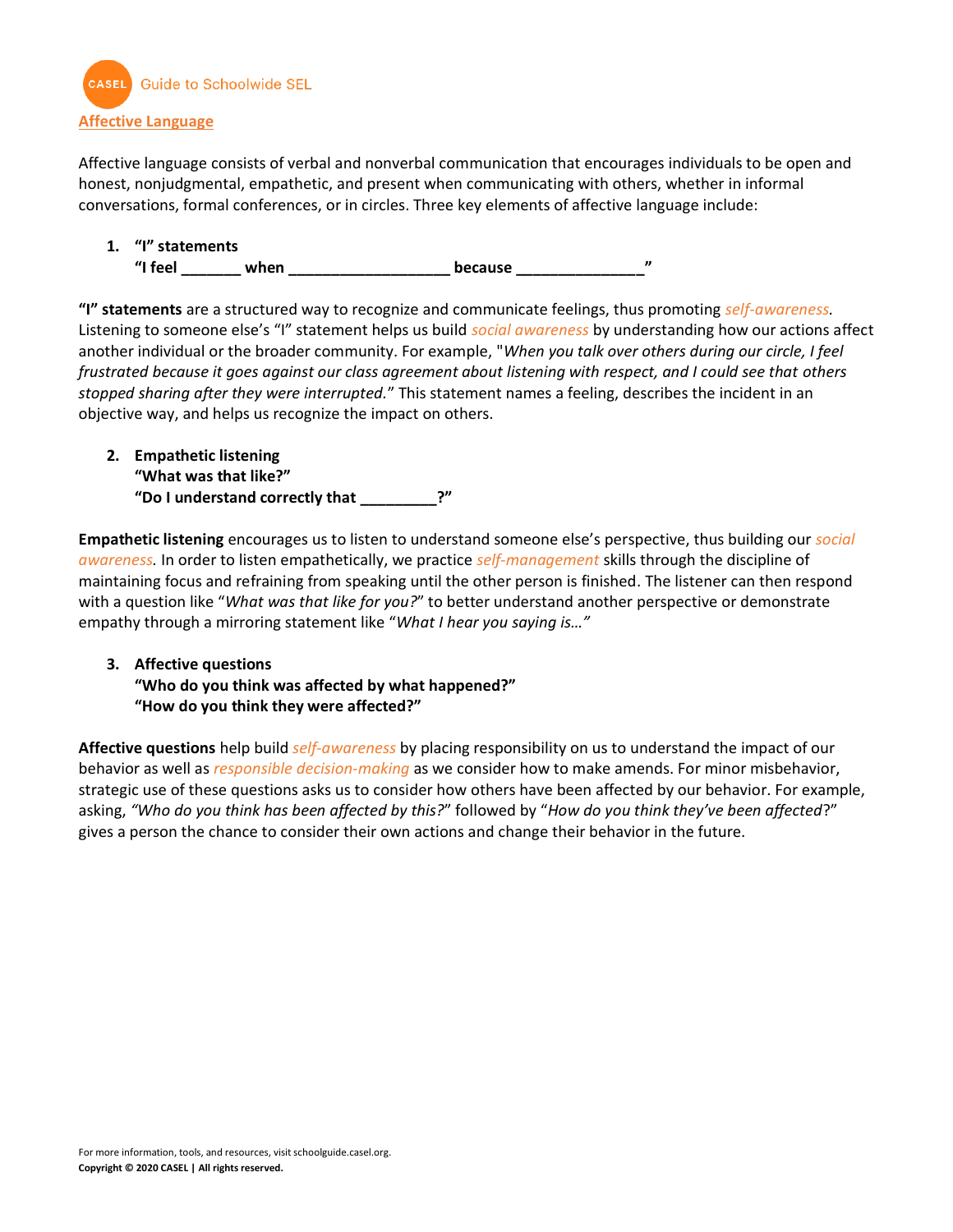

#### <span id="page-4-0"></span>**Circles**

A circle is a safe and confidential space, free of judgment or aggression, to share feelings, thoughts, and stories, and to connect to others. The structure of a circle removes hierarchy and helps all participants feel that they can be open and honest with the group. This safe space created by the circle also builds trust and respect, which are key to building relationships. Circles can be used for a variety of purposes, from setting classroom norms to resolving conflict, and in multiple contexts including staff meetings, classrooms, and out of school activities.

# **Figure D:**  *Types of Circles*

**STAFF CIRCLES** As part of regular team meetings or professional development, staff circles can be used to build collaboration, set vision, make decisions, provide feedback, and reflect on practice.

**CELEBRATION CIRCLES** Share and affirm accomplishments, happy news, or other positive events. May be used to celebrate individuals, groups, or whole classrooms.

## **TALKING CIRCLES**

(Community-Building Circle) Proactively build relationships and community among classroom or team. Talking circles may be used as daily check-ins/meetings, to set classroom norms and agreements, teach social and emotional skills, provide feedback, and discuss pertinent issues and topics.

# **Types of Circles**

Circles can be used for a variety of purposes, from setting classroom norms to resolving conflict. These are a few examples of types of circles – but all have one key purpose in common: building community and relationships

#### **PARENT/COMMUNITY CIRCLES**

Engage parents/family and community members in circles to introduce the circle process, develop partnerships, welcome new members, hold parent/teacher conferences, and provide feedback

to the school.

**HEALING/SUPPORT CIRCLES**

Create space for students to identify loss, express emotions, cope with trauma, and build community. Can be used after specific incidents in the community.

#### **REINTEGRATION CIRCLES**

**PEACE CIRCLES** After conflict or behavior issues, guide reflection on the actions and their impact on others, empower participants to develop a plan to make things right.

> Welcome student back to classroom and school following a disciplinary action, such as a suspension or expulsion. Use the circle to address outstanding issues and rebuild relationships.

> > *From Chicago Public Schools' [Restorative Practices Guide](https://drc.casel.org/blog/resource/chicago-public-schools-restorative-practices-guide-and-toolkit/)  [and Toolkit](https://drc.casel.org/blog/resource/chicago-public-schools-restorative-practices-guide-and-toolkit/)*

While the goal of **proactive circles** is to *develop* relationships and community, the primary goal of a **responsive circle** is to address wrongdoing through the *restoration* of relationships and community.

Rituals used within circles are effective in helping to develop SEL competencies of the participants. For example, a **centerpiece**, containing symbolic objects or words, serves as a focal point to support sharing and listening, while the **talking piece** is used to ensure that only one person talks while others listen, therefore reinforcing impulse control and listening skills.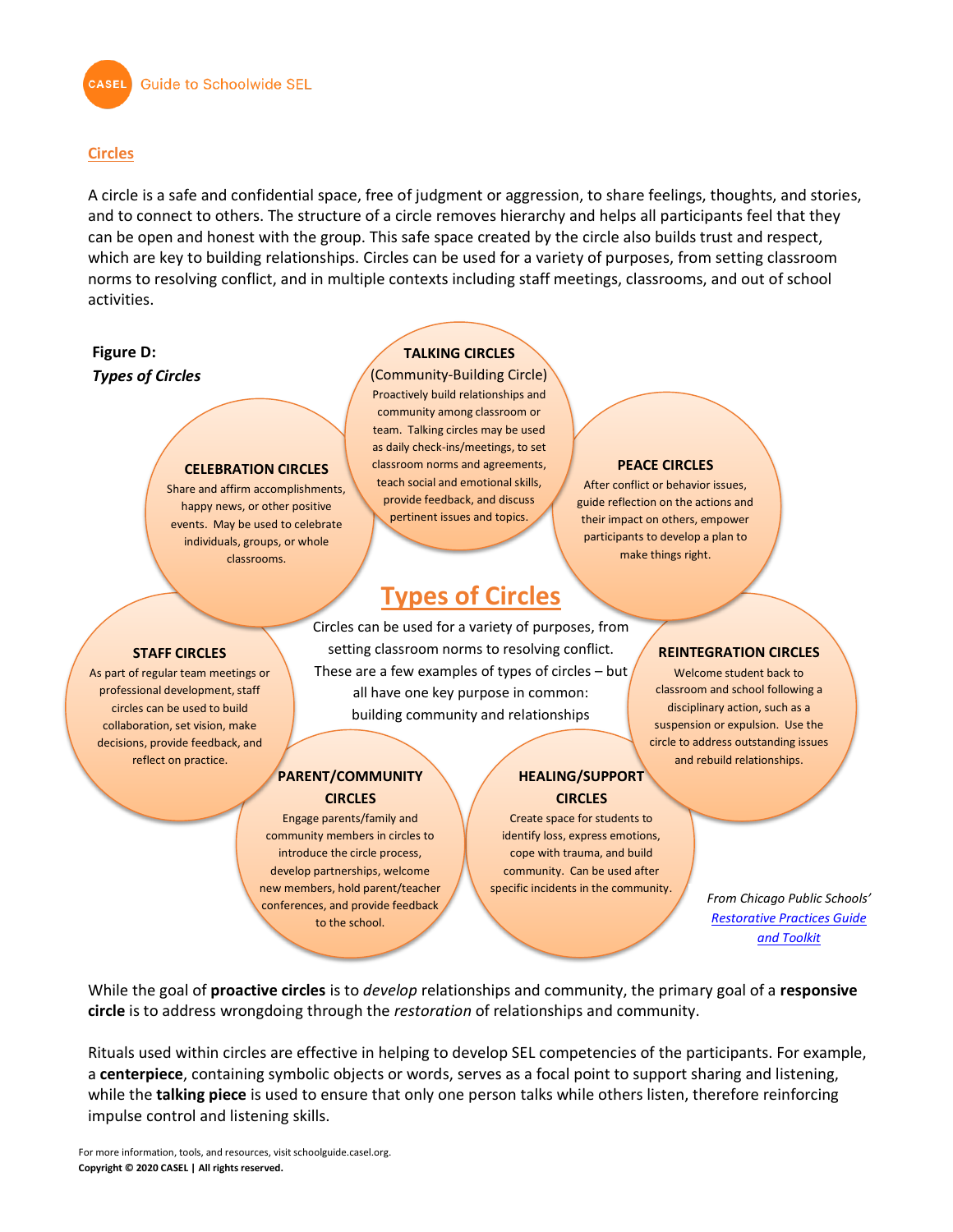**Guide to Schoolwide SEL** 

**CASEL** 

**Proactive circles,** sometimes referred to as talking circles or community-building circles, provide an opportunity for students or adults to communicate, connect, build trust, and care for one another. These circles, especially when conducted as a consistent practice, give students an opportunity to develop and practice SEL skills such as listening, understanding strengths and differences, and sharing of emotions and experiences. Below are some examples of how to use proactive circles to promote SEL skills in the classroom.

- **Daily check-ins** build *self-awareness* by asking students to identify how they are feeling and/or introducing a lesson or activity to focus and set personal goals.
- **Establishing norms and agreements** requires students to practice communication and team-building, thus building group cohesion and *relationship skills*.
- **Instructional circles** prepare or engage students in a lesson and create a safe space for learning, developing student voice, critical thinking, and articulating one's ideas. By discussing a dilemma in fiction, a historical conflict, or a current event, students build *social awareness* and *responsible decisionmaking* as they analyze situations, appreciate different points of view, and solve problems.

Used to address moderately serious incidents or patterns of behavior affecting multiple people, **responsive circles** address wrongdoing by working with all participants to "make things right." By guiding participants through rounds of questions, a responsive circle uses the rituals of circle practice and prepares participants to rebuild trust while reinforcing the use of social and emotional skills. Below are two types of responsive circles most commonly used in schools:

• **Peace Circles.** Always voluntary, these circles address moderately serious incidents or patterns of behavior affecting multiple people. Peace circles provide students with an opportunity to discuss the consequences of wrongdoing and decide how to repair harm using several discussion rounds allowing all participants to hear directly from the **harm do-er** (e.g. "*What happened? What were you thinking of at the time? Who do you think was affected by your actions?"*) as well as **those who were harmed or affected by the harm** (e.g. "How *do you feel about what happened? What has been hardest for you? What do you need in order for the harm to be repaired?"*).

Peace circles are highly effective in giving students a structure in which to address wrongdoing as well as to practice SEL skills. By giving all parties the opportunity to share their version of what took place while others ask questions and listen, a peace circle reinforces *self-management, self-awareness,* and *social awareness*. As the circle moves toward discussing how to fix the situation and rebuild trust, circle participants are called on to use and practice both *responsible decision-making* and *relationship skills.* 

- **Reintegration Circles.** Used after a student has been removed from the classroom or school for more serious incidents, these circles help to integrate a student back into the community by addressing unresolved issues and rebuilding trust in order to eventually restore relationships and community. Examples of guiding questions used in these circles and asked of the student who was removed, a supportive group of peers, and a teacher or other supportive adult include:
	- *What is new, has changed, or is different from when we were last all together?*
	- *What are your hopes (or hopes for this student) for returning to school (class)?*
	- *What would success look like for you (this student)?*
	- *What do you need from us (I need from you) to achieve success?*

By holding a circle in which students can share their feelings, reintegration circles reinforce *self* and *social awareness,* as well as *self-management.* The process of setting goals for which they are held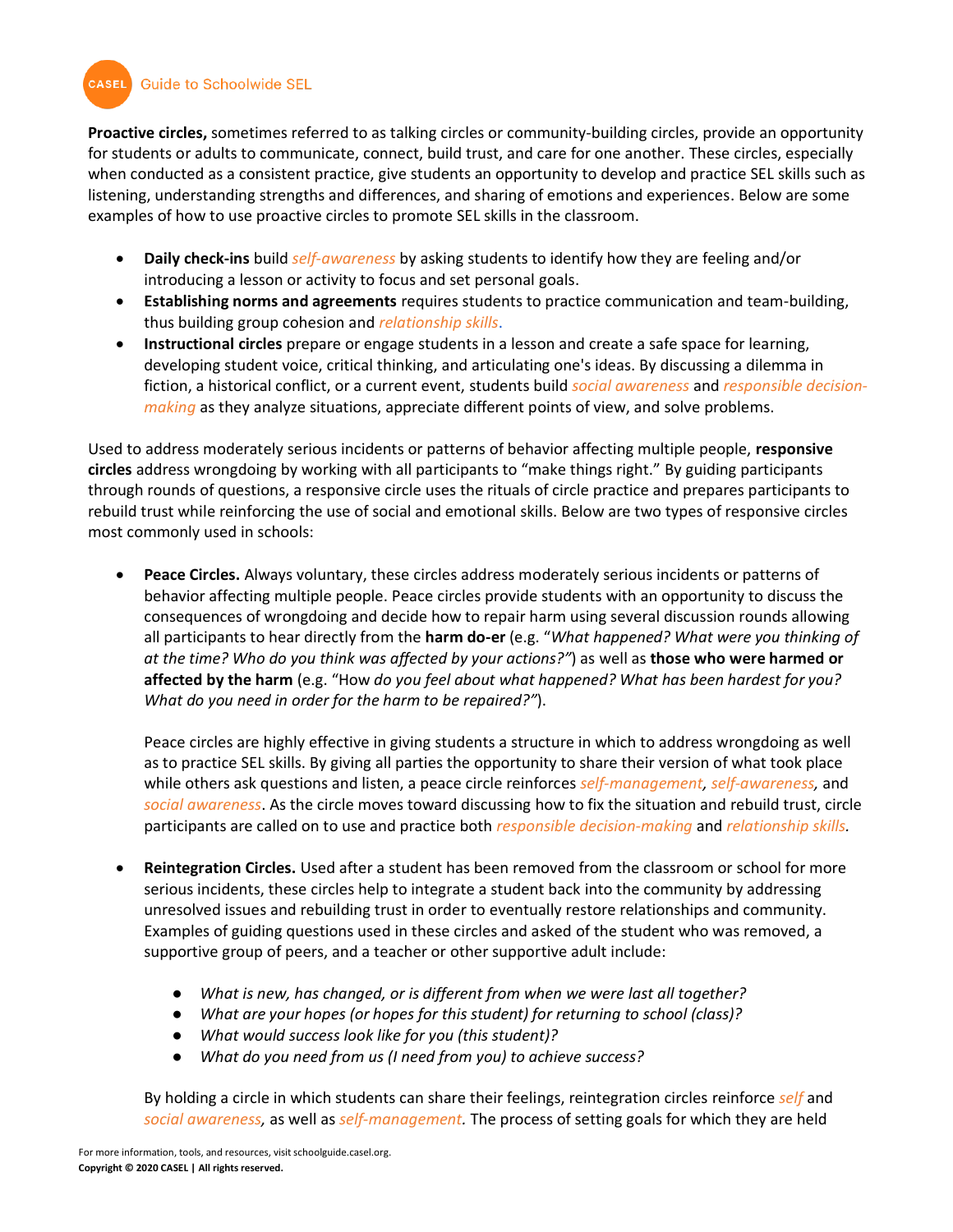

accountable and rebuilding trust through these circles also presents opportunities to reinforce *selfmanagement*, *relationship building* and *responsible decision-making.* 

#### <span id="page-6-0"></span>**Responses to Harm through Conversations and Conferences**

Depending on the severity of an incident, harm can be addressed through informal impromptu conversations or formal and highly structured conferences between an individual who committed an offense and those harmed by the offense. By incorporating both affective language and a series of affective questions into these conversations and conferences, adults can guide students through stages of ownership, understanding impact, and reparation of harm or resolution of conflict.

- **Small impromptu conversations** are informal conversations used to quickly resolve conflicts or lowerlevel incidents involving two or more people. These conversations ask both the harm do-er and those harmed to reflect, answer open-ended questions, and take specific actions in order to resolve the conflict or repair harm. By using these conversations frequently and on a daily basis, students have ongoing opportunities to learn and practice essential SEL skills.
- **A restorative conference** is a highly structured formal conference employed by schools in response to truancy, serious incidents, or patterns of less serious incidents. Formal conferences are led by trained facilitators and use affective questions that are sequenced and scripted, giving both the person harmed and the harm-doer an opportunity to safely communicate directly with each other, express their feelings, ask and respond to questions, and have a say in the outcome.

As highlighted below, the following questions (Costello, Wachtel, & Wachtel, 2009) can be used in both impromptu conversations and restorative conferences and are an opportunity to practice the following SEL competencies:

Questions for Harm-Doers:

- *What happened? Requires self-management skills to regulate one's emotions and tell the story objectively, using affective "I" statements.*
- *What were you thinking of at the time? What have you thought about since? Uses self-awareness skills to recognize emotions and thoughts, and how they may have influenced behavior.*
- *Who has been affected and in what way? Uses social awareness skills to take the perspective of and empathize with others.*
- *What has been the hardest thing for you? Uses self-awareness skills of self-perception and recognition of strengths and areas of weakness.*
- *What do you think you need to do to make things right? Requires relationship building to listen, communicate, and negotiate conflict constructively, as well as responsible decision-making to make respectful choices about repairing harm and rebuilding relationships.*

Questions for Individuals Harmed:

- *"What did you think when you realized what happened?" Uses self-awareness skills to recognize one's own thoughts and emotions.*
- *"What impact has the incident had on you and others?" Uses self-awareness skills to recognize one's own behavior and social awareness to take the perspective of and empathize with others.*

For more information, tools, and resources, visit schoolguide.casel.org. **Copyright © 2020 CASEL | All rights reserved.** ● *"What has been the hardest thing for you?" Uses self-awareness skills of self-perception and recognition*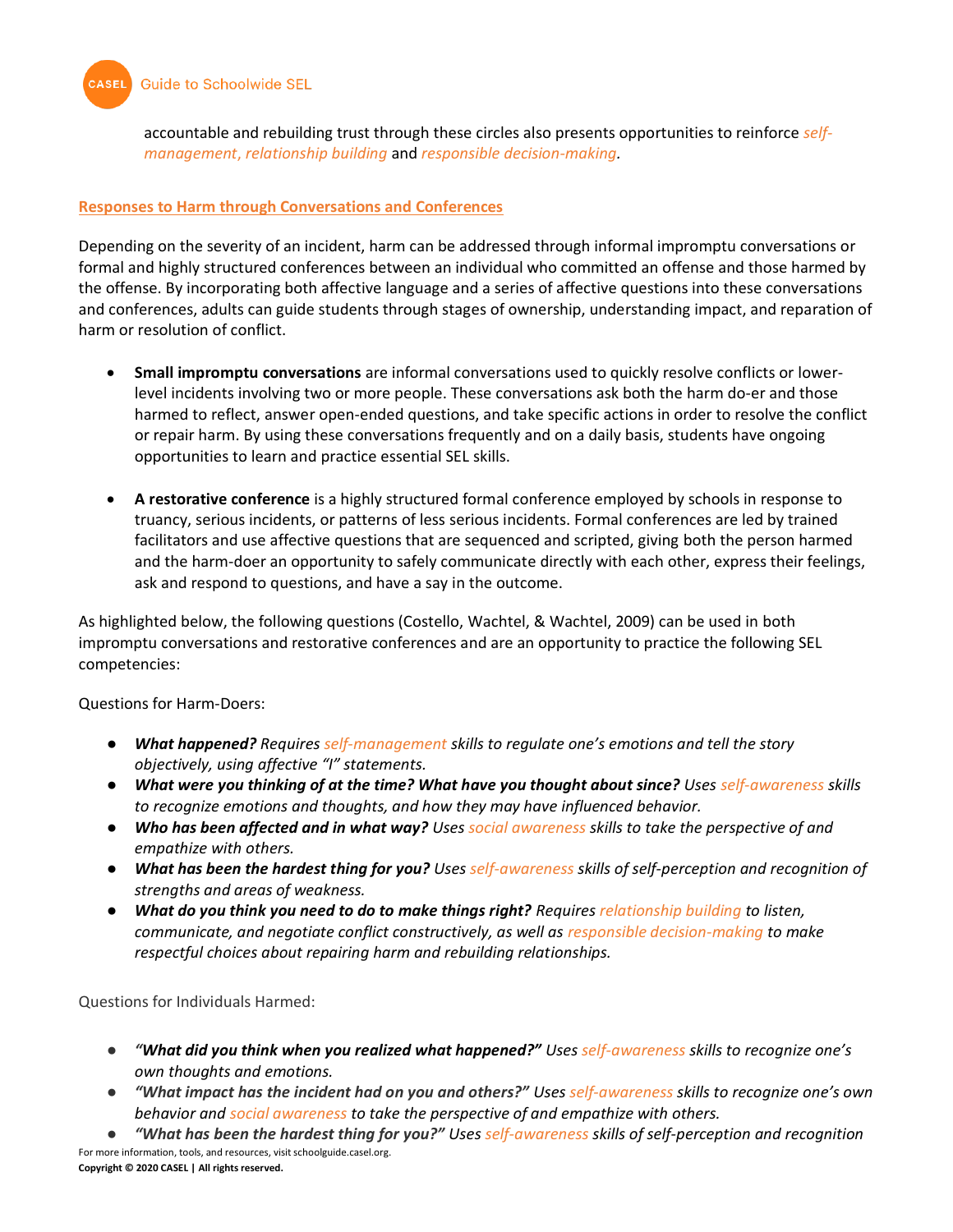CASEL Guide to Schoolwide SEL

*of strengths and areas of weakness.*

● *"What do you think needs to happen to make things right?" Requires relationship building to listen, communicate, and negotiate conflict constructively, as well as responsible decision-making to make respectful choices about repairing harm and rebuilding relationships.* 

# <span id="page-7-0"></span>**Strategies for Implementing a Whole-School Approach to both SEL and Restorative Practices**

## **a. Align RP and SEL under a single initiative**

In many schools, educators face the challenge of implementing several in-school and out-of-school programs, initiatives, and practices at once, all with the promise of meeting student needs and working toward similar goals. Managing and implementing multiple initiatives can easily lead to "initiative fatigue." Aligning related initiatives such as RP and SEL can minimize redundancy, conflict, costs, and effort and lead to more effective implementation. As a team, or in a meeting with both SEL and RP leaders, discuss questions below:

# Planning and Leadership:

- What are our goals and desired outcomes for SEL and RP? Where do these overlap and align, and how do they support our school's overall vision?
- Can one team support both SEL and RP so that they are ultimately seen as one initiative?
- If not, how do we ensure time for collaborative planning across teams?
- How do we align or combine efforts on professional learning and coaching, data collection, progress monitoring, and communication?

## Implementation:

- Which practices can be integrated or modified to better achieve the vision, goals, and desired outcomes of both SEL and RP?
- Would changes to the school calendar, schedule, meeting times, or staff roles help facilitate efficiencies?

# Coordinated data collection and continuous improvement:

- What data is already being collected to monitor implementation and outcomes of SEL and RP? How frequently?
- What kind of data will help us measure collective progress toward our shared goals?
- How can we modify the way we currently collect and analyze data to streamline our process and better inform decisions about implementation?

#### Structures for Communication.

- Can we coordinate the timing, messages, and methods used to communicate about SEL and RP?
- Should we "re-brand" by creating a new name and/or logo for the combined initiative?
- Who will communicate with staff about any changes in program priorities and explain any adjustments that need to be made in response to those changes?
- What method will we use to communicate an ongoing basis to achieve our outcome goals, and how often?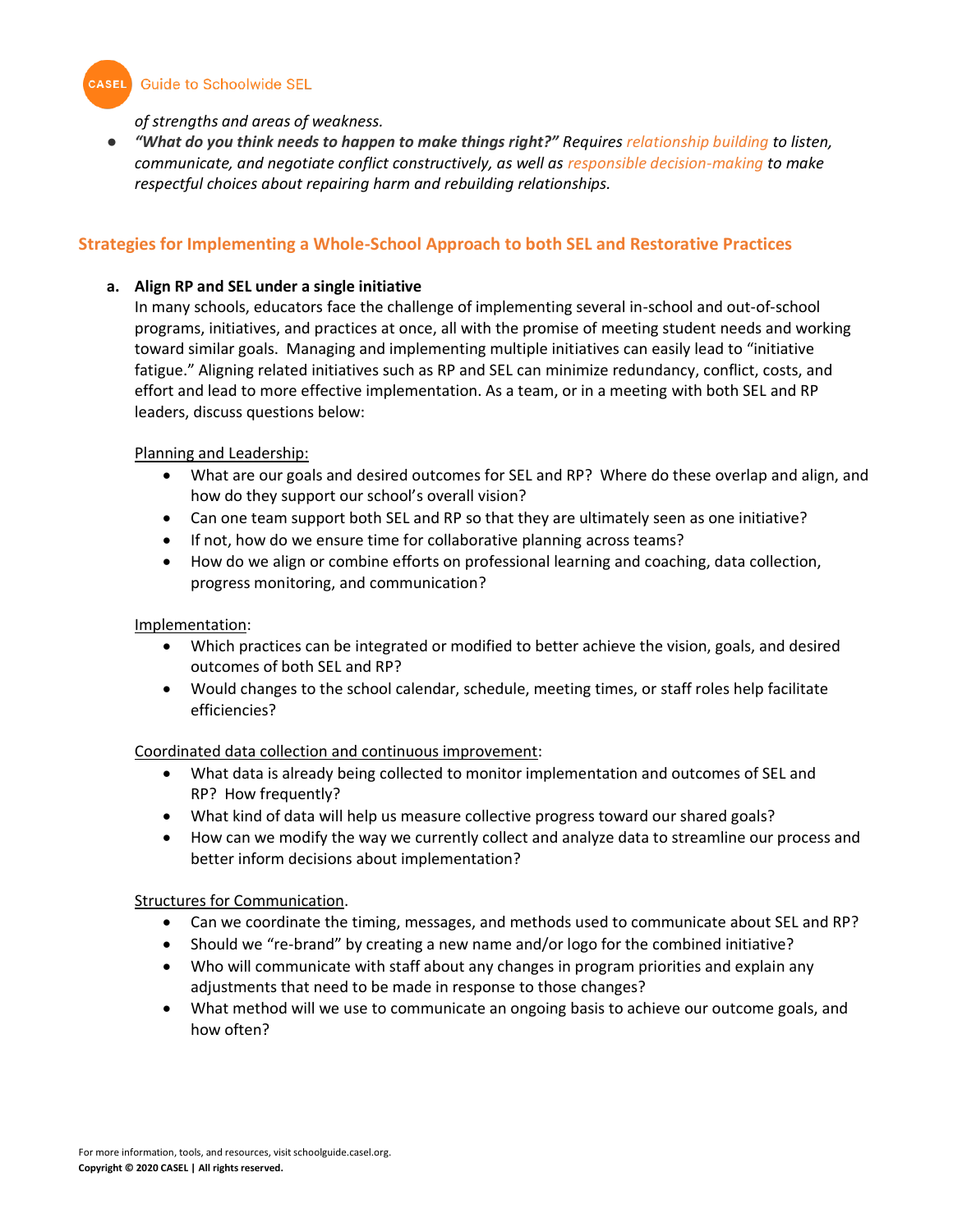



# **b. Integrate preventive practices into all aspects of daily life in the school**

- [Foster a supportive climate](https://schoolguide.casel.org/focus-area-3/school/establish-schoolwide-norms/) by creating schoolwide norms and shared values that all members of the school community agree to uphold.
- Create visual reminders of RP and SEL practice throughout the school building: in posters, bulletin boards, and written communication.
- Use a dedicated time within the school day, like an advisory period, to practice SEL skills and restorative techniques.
- Incorporate SEL and RP in all classrooms by leveraging existing (or creating new) structures and curriculum.
	- $\circ$  Use classroom community-building strategies such as [creating shared agreements](https://schoolguide.casel.org/focus-area-3/classroom/a-supportive-classroom-environment/community-building/) (i.e. a set of "promises" for the room) to provide students with an opportunity to use their social and emotional skills to collaboratively create a [supportive classroom environment.](https://schoolguide.casel.org/focus-area-3/classroom/a-supportive-classroom-environment/)
	- $\circ$  Us[e circles](#page-4-0) or class meetings to foster a safe and supportive learning environment by giving students an opportunity to practice problem solving before a conflict occurs.
	- $\circ$  Infuse principles of SEL and RP (e.g., identity, empathy, community fair process) into academic content t[o explicitly teach skills.](https://schoolguide.casel.org/focus-area-3/classroom/explicit-sel-instruction/)
	- $\circ$  Allow students to design spaces in the classroom that create community and student ownership of that community[. Here](https://www.weareteachers.com/16-ways-to-involve-kids-in-creating-their-own-learning-spaces/) are some ideas for including students in classroom design.

# **c. Establish restorative responses to behavior that promote SEL**

- Establis[h discipline policies](https://schoolguide.casel.org/focus-area-3/school/establish-discipline-policies-that-promote-sel/) that replace traditional punitive discipline with restorative structures and processes that embed and promote SEL.
- Develo[p student-centered classroom discipline practices](https://schoolguide.casel.org/focus-area-3/classroom/a-supportive-classroom-environment/student-centered-discipline/) that provide developmentally appropriate opportunities for students to learn, problem-solve, and take ownership of their behaviors
- Create a dedicated, neutral restorative practice space such as a [peace room](https://schoolguide.casel.org/resource/create-a-high-school-peace-room/) for conflict resolution.
- Develop clear and written staff protocols for responding to a range of behavioral incidents that include how:
	- $\circ$  Staff offer support to students for minor incidents by practicing restorative conversations in classrooms, hallways, the cafeteria, etc. when the student is calm.
	- o Staff communicate to the administration regarding major behavioral incidents that could disrupt the class or endanger the student(s).
	- $\circ$  Administrators communicate outcomes of RP interventions to staff for students who need to be reintegrated back to the classroom or school community.

# **d. Strengthen staff skills and mindsets that mutually reinforce RP and SEL so they can model practices and support students**

- Provide opportunities for staff to:
	- $\circ$  Reflect on and unpack beliefs, mindsets, and attitudes around student behavior and discipline, and connect these to teaching practices and SEL goals.
	- o Practice and model SEL skills such as listening and respecting others in order to support students in effectively navigating restorative processes.
	- $\circ$  Use real-world opportunities to practice restorative responses, thereby giving students ongoing opportunities to reflect, problem-solve, repair harm, and build positive relationships. For example, staff can: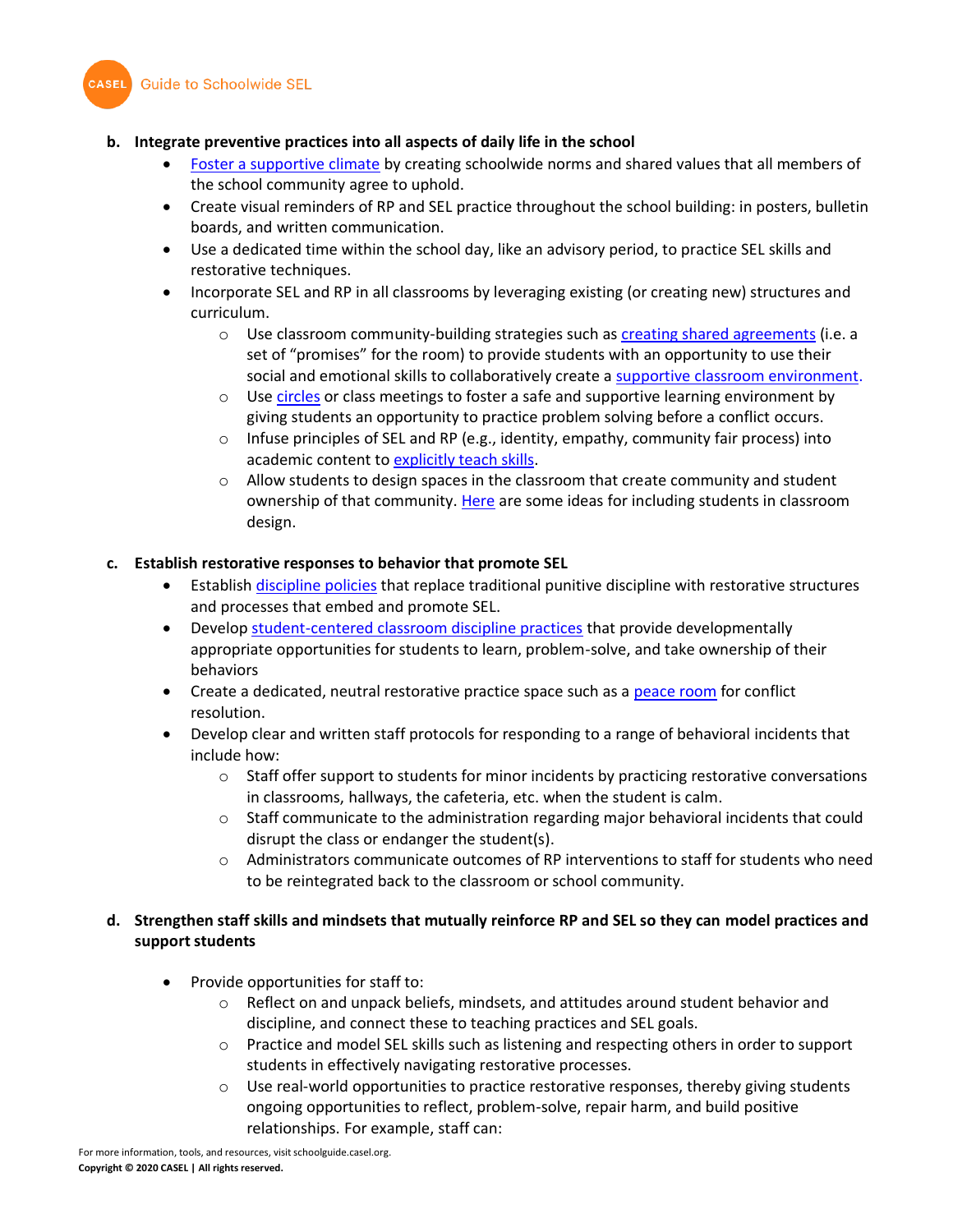

- Encourage students to reflect on and articulate what they're feeling.
- Support students through resolving a conflict by engaging in problem solving and reflecting later on the impact of steps taken.
- Provide professional learning to staff on specific RP practices that promote SEL:
	- o Use of affective language ("I statements," empathetic listening, restorative questions).
	- o Reflecting on the root causes of conflicts and taking into account students' developmental stage and cultural or individual differences.
	- $\circ$  Asking restorative questions to address challenging behaviors and/or conflict.
	- $\circ$  De-escalating challenging behavior by managing their own emotional response and responding in a way that places the priority on strengthening the relationship and supporting skill development.

#### **e. Involve students, families, and community partners in SEL and RP initiatives**

- Engage all stakeholders in designing shared schoolwide expectations and climate practices.
- Create a restorative justice elective, students advisory committee, leadership club, peer jury, or justice panel that promotes self-management, social awareness, relationship skills, and responsible decision-making skills.
- Partner with a local organization with expertise in RP to offer leadership and community service opportunities for students that promote SEL, resources to address conflict or repair community, and staff professional development, consultation, and coaching.
- Ensure that SEL and RP become part of the wider community by engaging all stakeholders in a discussion about these questions (from *[Restorative Practices: Guide for Educators](http://schottfoundation.org/sites/default/files/restorative-practices-guide.pdf)*).
	- o *How does the school welcome members of the community?*
	- o *How does the school ensure that it is a culturally respectful and responsive place, regardless of the setting, for students and adults (e.g. classroom, cafeteria, afterschool, and athletics)?*
	- o *How are parents, caretakers, and community members engaged in school activities and connected to the school in meaningful ways?*
	- o *What type of input can the community provide to address conflict inside and outside of school and in the community?*